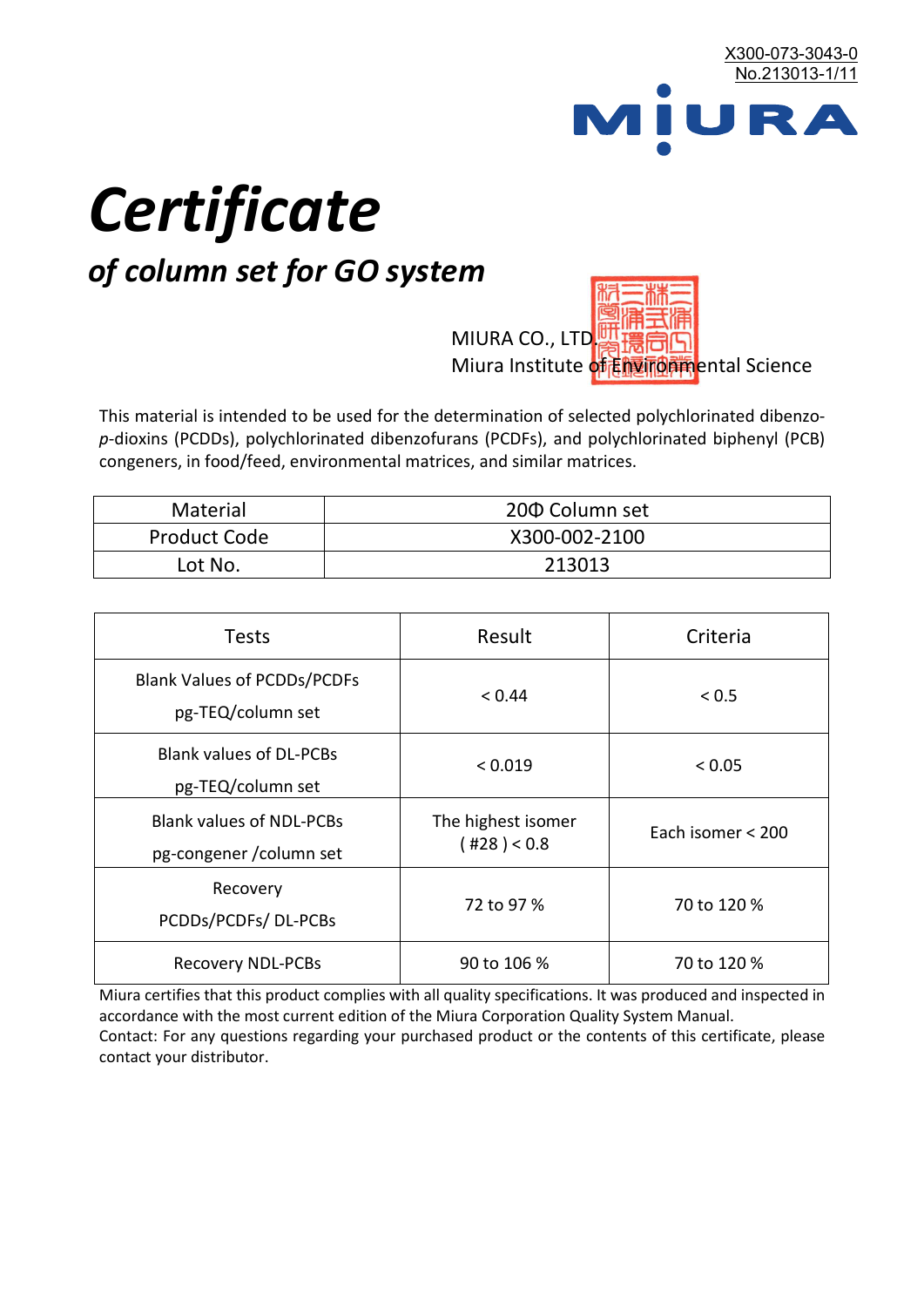### **DESCRIPTIONS**

**Lot Number:** The number mentioned on the labels on the column bag is the lot production number.

**Blank Level Values:** Blank level values, expressed as mass fractions (pg-TEQ per a column set), for selected PCB congeners, PCDD, and PCDF congeners are provided in Table 2. Blank level values are a reference value for which MIURA has the highest confidence in its accuracy, in that all known or suspected sources of bias have been investigated or taken into account (JIS K0311 or JIS K0312).

**Recovery Values (Sample):** Recovery values, expressed as percentages, are provided in Table 3 for selected mass labeled-PCB congeners, and selected mass labeled PCDD and PCDF congeners, based on selected mass labeled recovery standards added before GC-MS measurement. Recovery values meet EU regulations; however, the values meet the MIURA criteria for this certification, which are stricter than what is required by EU regulations.

#### **NOTICE AND WARNING TO USERS**

THE GO SYSTEM COLUMN SET IS INTENDED FOR DIOXIN ANALYTICAL USE ONLY, INCLUDING HAZARDOUS MATERIALS. BEFORE USE, READ THE SDS CAREFULLY; HANDLE PRODUCT AS A HAZARDOUS MATERIAL CAPABLE OF SKIN CORROSION AND/OR EYE DAMAGE.

#### **INSTRUCTIONS FOR STABILITY, STORAGE, AND USE**

**Stability and Storage:** The column set should be stored at room temperatures below 25 °C until use. It should not be frozen or exposed to sunlight or ultraviolet radiation. After removing from the bags, the contents should be used immediately, especially, because the concentration column (lower) "Alumina" can be deactivated under high-humidity. Storing of the removed column set is not recommended.

**Use:** If storing in a cold room or refrigerator, bring them to room temperature (let stand for approximately 30 min), remove water condensed on the surface of the bags. Carefully remove the bags to avoid damage of the column. Use the same lot number with one column set. For more information of column set refer to the operation manual.

#### **ANALYTICAL METHODS USED AT MIURA**

For preparation of blank test, several column sets chosen at random per lot production were allowed to reach ambient temperature; two types of the purification columns (upper: silver nitrate silica gel, and lower: sulfuric acid silica gel) were assembled, and 10 mL of n-hexane was added to wet the top of the column with the designated column cap and disposable syringe. Then, a known amount of internal standard solution (containing selected labeled PCB, PCDDs, and PCDFs congeners; as shown in Table 1) dissolved in 6 mL of n-hexane was added to the top of the column with disposable syringe, and the syringe was washed with 2 x 2 mL of n-hexane; the n-hexane was injected into the column again. Then, the purification columns assembled with the concentration columns (upper) and (lower) were set to the each system unit immediately. After two fractions (dioxin and PCB fractions) were obtained from each system unit, a known amount of the recovery standard solution was added to each concentration vessel. Finally, both fractions were concentrated using an evaporation system under nitrogen to 0.01 mL.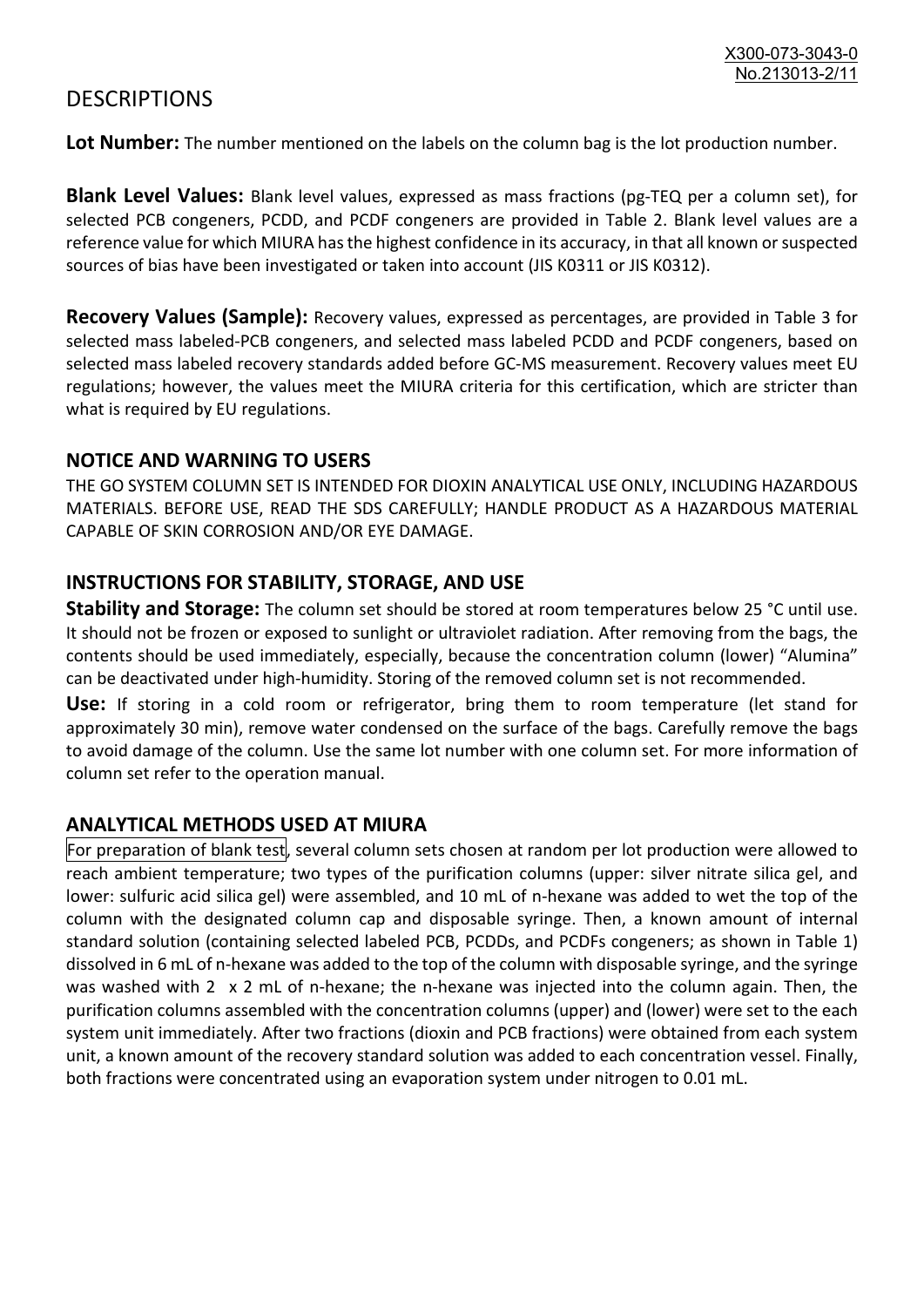X300-073-3043-0 No.213013-3/11

| Compounds                   | Standard                      | Maker Code     | Maker                           | <b>Diluted</b><br>Concentration |
|-----------------------------|-------------------------------|----------------|---------------------------------|---------------------------------|
|                             | Internal Standard             | DF-SS-A        |                                 |                                 |
| PCDDs and PCDFs,<br>DL-PCBs | <b>Internal Standard</b>      | DFP-LCS-B      |                                 |                                 |
|                             | Recovery (Surrogate) Standard | DF-IS-J        | Wellington<br>Laboratories Inc. | $10$ ng/mL<br>in decane         |
| <b>NDL-PCBs</b>             | Internal Standard             | <b>MBP-28</b>  |                                 |                                 |
|                             |                               | <b>MBP-52</b>  |                                 |                                 |
|                             |                               | MBP-101        |                                 |                                 |
|                             |                               | <b>MBP-138</b> |                                 |                                 |
|                             |                               | MBP-153        |                                 |                                 |
|                             | Recovery (Surrogate) Standard | <b>MBP-19</b>  |                                 |                                 |
|                             |                               | <b>MBP-70</b>  |                                 |                                 |
|                             |                               | MBP-111        |                                 |                                 |
|                             |                               | MBP-162        |                                 |                                 |
|                             |                               | <b>MBP-178</b> |                                 |                                 |

Table 1. Standard solutions used for recovery tests.

The concentrated dioxin fraction was analyzed using gas chromatography / high resolution mass spectrometry (GC/HRMS) operated in electron impact (EI) mode. A 0.25 mm ID × 60 m fused silica capillary (BPX-DXN, TRAJAN) was used. The concentrated PCB fraction was analyzed using GC/HRMS operated in EI mode. A 0.25 mm ID × 60 m fused silica capillary (HT8-PCB, TRAJAN) was used. All injections were 2 μL using a splitless inlet. The results, blank level values, are provided in Table 2. The chromatograms of each compounds are shown at page 6 and after. Furthermore, the dioxin and PCB fractions were analyzed using gas chromatography / low resolution mass spectrometry operated in total ion scan (m/z 50 to 500) mode, to confirm if interferences may affect determination of target compounds by GC/HRMS are included in the fractions, the chromatograms are not shown here.

For the recovery test (sample), The sunflower seed oil from Helianthus annuus (S5007-1L, Sigma Aldrich) was dissolved in 2 mL of n-hexane. A known amount of the internal standard solution was added to the flask, mixed, and allowed to equilibrate. First, several column sets chosen at random per lot production were allowed to reach ambient temperature; the purification columns (upper) and (lower) were assembled. 10 mL of n-hexane was added to wet the top of the column with the designated column cap and disposable syringe. Then, the sample with the internal standard was injected into the top of the column with the disposable syringe, and the syringe was washed with 2 x 2 mL of n-hexane; the n-hexane was injected into the column again. The purification column was assembled with the concentration column (upper) and (lower), and set to the each system unit immediately. After obtaining two fractions from the system unit, the dioxin and PCB fractions were concentrated using an evaporation system under nitrogen to approximately 0.01 mL. After the addition of a known amount of recovery standard solution, the both fractions were concentrated to 0.02 mL; then dioxin and PCB in each fractions were analyzed using GC/HRMS as mentioned above test. The inspection results is displayed in Table 3.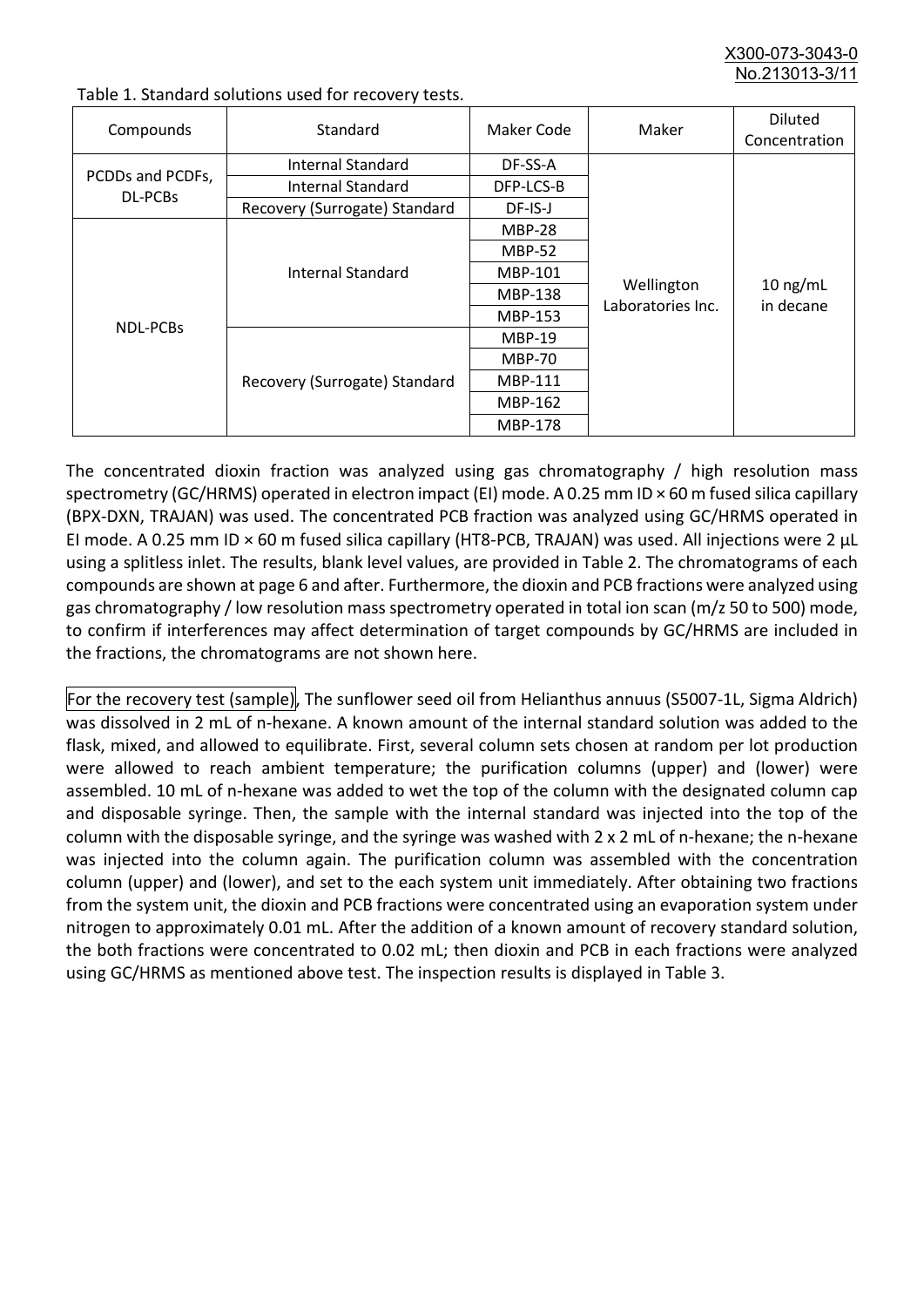X300-073-3043-0 No.213013-4/11

|  |  | Table 2 Blank levels of dioxins (PCDDs/PCDFs and DL-PCBs) and NDL-PCBs per column set. |
|--|--|----------------------------------------------------------------------------------------|
|--|--|----------------------------------------------------------------------------------------|

| able 2 Dialik levels of dioxilis (PCDDs/PCDI's and DL-PCDs) and NDL-PCDs per coldinii set.<br>Congener | Concentration | LOQ       | <b>LOD</b> | $S/N=3$   | TEQ*      |
|--------------------------------------------------------------------------------------------------------|---------------|-----------|------------|-----------|-----------|
|                                                                                                        | pg/column     | pg/column | pg/column  | pg/column | pg/column |
| 2,3,7,8-TeCDD                                                                                          | <b>ND</b>     | 0.29      | 0.09       | 0.08      | 0.09      |
| 1,2,3,7,8-PeCDD                                                                                        | <b>ND</b>     | 0.30      | 0.09       | 0.06      | 0.09      |
| 1,2,3,4,7,8-HxCDD                                                                                      | <b>ND</b>     | 0.8       | 0.2        | 0.08      | 0.02      |
| 1,2,3,6,7,8-HxCDD                                                                                      | <b>ND</b>     | 0.7       | 0.2        | 0.09      | 0.02      |
| 1,2,3,7,8,9-HxCDD                                                                                      | <b>ND</b>     | 0.8       | 0.2        | 0.09      | 0.02      |
| 1,2,3,4,6,7,8-HpCDD                                                                                    | <b>ND</b>     | 1.3       | 0.4        | 0.1       | 0.004     |
| <b>OCDD</b>                                                                                            | <b>ND</b>     | 1.9       | 0.6        | 0.1       | 0.00018   |
| 2,3,7,8-TeCDF                                                                                          | <b>ND</b>     | 0.9       | 0.3        | 0.04      | 0.03      |
| 1,2,3,7,8-PeCDF                                                                                        | <b>ND</b>     | 0.8       | 0.2        | 0.09      | 0.006     |
| 2,3,4,7,8-PeCDF                                                                                        | <b>ND</b>     | 0.5       | 0.2        | 0.08      | 0.06      |
| 1,2,3,4,7,8-HxCDF                                                                                      | <b>ND</b>     | 0.6       | 0.2        | 0.06      | 0.02      |
| 1,2,3,6,7,8-HxCDF                                                                                      | <b>ND</b>     | 0.9       | 0.3        | 0.06      | 0.03      |
| 1,2,3,7,8,9-HxCDF                                                                                      | <b>ND</b>     | 0.6       | 0.2        | 0.08      | 0.02      |
| 2,3,4,6,7,8-HxCDF                                                                                      | <b>ND</b>     | 0.6       | 0.2        | 0.06      | 0.02      |
| 1,2,3,4,6,7,8-HpCDF                                                                                    | <b>ND</b>     | 1.0       | 0.3        | 0.07      | 0.003     |
| 1,2,3,4,7,8,9-HpCDF                                                                                    | <b>ND</b>     | 1.1       | 0.3        | 0.09      | 0.003     |
| <b>OCDF</b>                                                                                            | <b>ND</b>     | 2.0       | 0.6        | 0.2       | 0.00018   |
| #81 (3,4,4',5-TeCB)                                                                                    | <b>ND</b>     | 0.7       | 0.2        | 0.06      | 0.00006   |
| #77 (3,3',4,4'-TeCB)                                                                                   | <b>ND</b>     | 1.5       | 0.5        | 0.06      | 0.00005   |
| #126 (3,3',4,4',5-PeCB)                                                                                | <b>ND</b>     | 0.4       | 0.1        | 0.06      | 0.01      |
| #169 (3,3',4,4',5,5'-HxCB)                                                                             | <b>ND</b>     | 0.9       | 0.3        | 0.06      | 0.009     |
| #123 (2',3,4,4',5-PeCB)                                                                                | <b>ND</b>     | 0.4       | 0.1        | 0.02      | 0.000003  |
| #118 (2,3',4,4',5-PeCB)                                                                                | <b>ND</b>     | 0.7       | 0.2        | 0.02      | 0.000006  |
| #105 (2,3,3',4,4'-PeCB)                                                                                | <b>ND</b>     | 0.4       | 0.1        | 0.02      | 0.000003  |
| #114 (2,3,4,4',5-PeCB)                                                                                 | <b>ND</b>     | 0.6       | 0.2        | 0.02      | 0.000006  |
| #167 (2,3',4,4',5,5'-HxCB)                                                                             | <b>ND</b>     | 0.4       | 0.1        | 0.02      | 0.000003  |
| #156 (2,3,3',4,4',5-HxCB)                                                                              | <b>ND</b>     | 0.5       | 0.1        | 0.02      | 0.000003  |
| #157 (2,3,3',4,4',5'-HxCB)                                                                             | <b>ND</b>     | 0.6       | 0.2        | 0.02      | 0.000006  |
| #189 (2,3,3',4,4',5,5'-HpCB)                                                                           | <b>ND</b>     | 0.4       | 0.1        | 0.01      | 0.000003  |
| #28 (2,4,4'-TrCB)                                                                                      | 0.8           | 0.4       | 0.1        | 0.02      |           |
| #52 (2,2',5,5'-TeCB)                                                                                   | 0.3           | 0.3       | 0.1        | 0.03      |           |
| #101 (2,2',4,5,5'-PeCB)                                                                                | <b>ND</b>     | 0.4       | 0.1        | 0.02      |           |
| #138 (2,2',3,4,4',5'-HxCB)                                                                             | <b>ND</b>     | 0.6       | 0.2        | 0.02      |           |
| #153 (2,2',4,4',5,5'-HxCB)                                                                             | <b>ND</b>     | 1.1       | 0.3        | 0.02      |           |
| #180 (2,2',3,4,4',5,5'-HpCB)                                                                           | <b>ND</b>     | 0.6       | 0.2        | 0.03      |           |

\* TEQ: Toxicity Equivalents (are applied WHO-TEF(2006))

- 1. The figures in the parentheses in the concentration of actual measurement denote the concentration of the LOD or more and less than the LOQ.
- 2. ND in the concentration of actual measurement denotes less than the LOD.
- 3. TEQ are calculated with an actual measurement which is the concentration of the LOQ or more, and an actual measurement which is the concentration of the LOD or more and less than the LOQ, respectively. For values less than the LOD, TEQ are calculated with the LOD.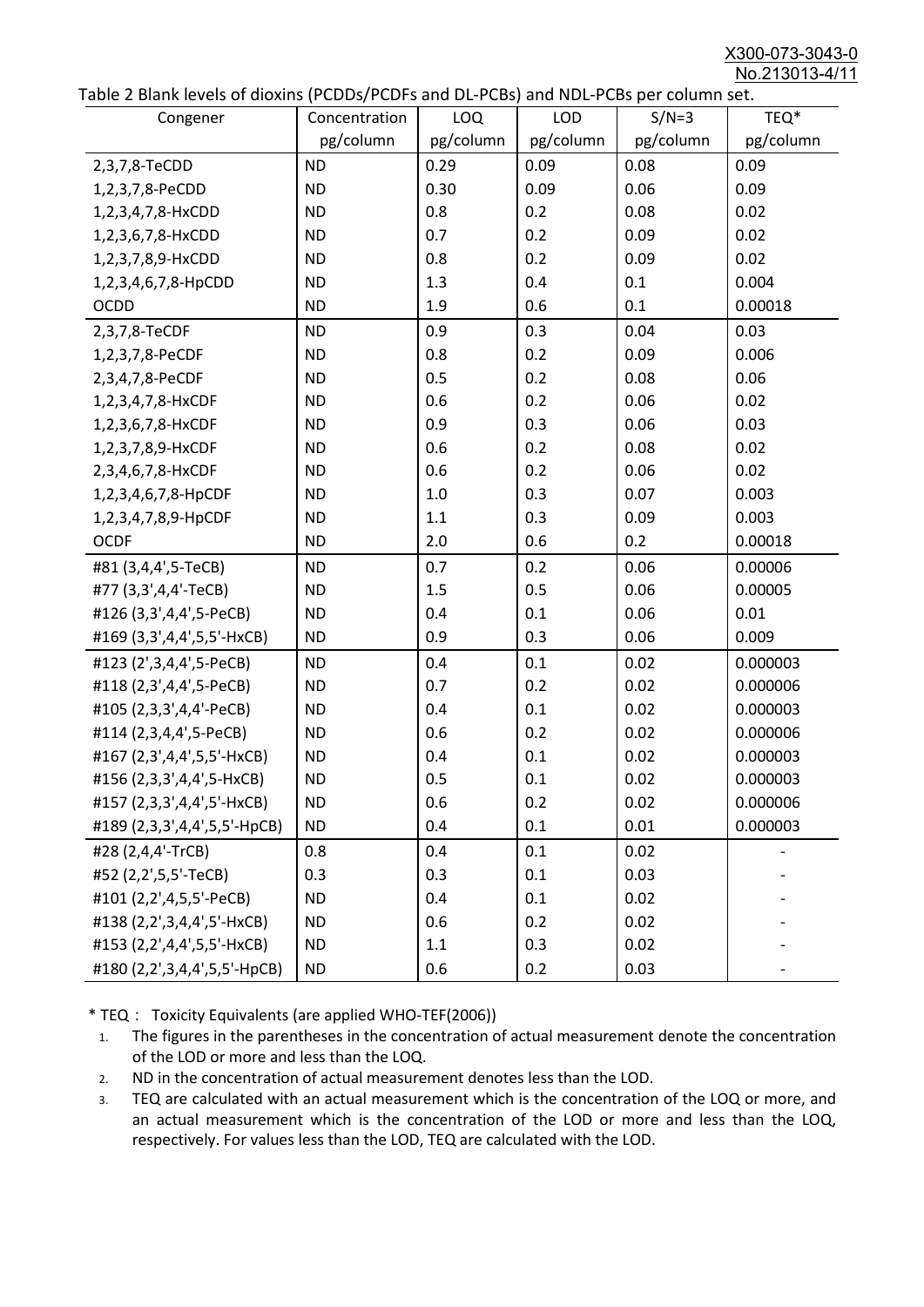| uwic J.<br>Recoveries of fabeled internal standar<br>Congener | Sample |
|---------------------------------------------------------------|--------|
| 2,3,7,8-TeCDD                                                 | 77%    |
|                                                               | 77%    |
| 1,2,3,7,8-PeCDD                                               |        |
| 1,2,3,4,7,8-HxCDD                                             | 81%    |
| 1,2,3,6,7,8-HxCDD                                             | 82%    |
| 1,2,3,7,8,9-HxCDD                                             | 79 %   |
| 1,2,3,4,6,7,8-HpCDD                                           | 85%    |
| <b>OCDD</b>                                                   | 72%    |
| 2,3,7,8-TeCDF                                                 | 80%    |
| 1,2,3,7,8-PeCDF                                               | 81%    |
| 2,3,4,7,8-PeCDF                                               | 82%    |
| 1,2,3,4,7,8-HxCDF                                             | 81%    |
| 1,2,3,6,7,8-HxCDF                                             | 79 %   |
| 1,2,3,7,8,9-HxCDF                                             | 92%    |
| 2,3,4,6,7,8-HxCDF                                             | 79%    |
| 1,2,3,4,6,7,8-HpCDF                                           | 79 %   |
| 1,2,3,4,7,8,9-HpCDF                                           | 83%    |
| <b>OCDF</b>                                                   | 80%    |
| #81 (3,4,4',5-TeCB)                                           | 89%    |
| #77 (3,3',4,4'-TeCB)                                          | 88%    |
| #126 (3,3',4,4',5-PeCB)                                       | 87%    |
| #169 (3,3',4,4',5,5'-HxCB)                                    | 80%    |
| #123 (2',3,4,4',5-PeCB)                                       | 88%    |
| #118 (2,3',4,4',5-PeCB)                                       | 87%    |
| #105 (2,3,3',4,4'-PeCB)                                       | 88%    |
| #114 (2,3,4,4',5-PeCB)                                        | 97%    |
| #167 (2,3',4,4',5,5'-HxCB)                                    | 96 %   |
| #156 (2,3,3',4,4',5-HxCB)                                     | 95 %   |
| #157 (2,3,3',4,4',5'-HxCB)                                    | 94 %   |
| #189 (2,3,3',4,4',5,5'-HpCB)                                  | 89%    |
| #28 (2,4,4'-TrCB)                                             | 106 %  |
| #52 (2,2',5,5'-TeCB)                                          | 93 %   |
| #101 (2,2',4,5,5'-PeCB)                                       | 90%    |
| #138 (2,2',3,4,4',5'-HxCB)                                    | 94 %   |
| #153 (2,2',4,4',5,5'-HxCB)                                    | 97%    |
|                                                               |        |
| #180 (2,2',3,4,4',5,5'-HpCB)                                  | 103 %  |

Table 3. Recoveries of labeled internal standards.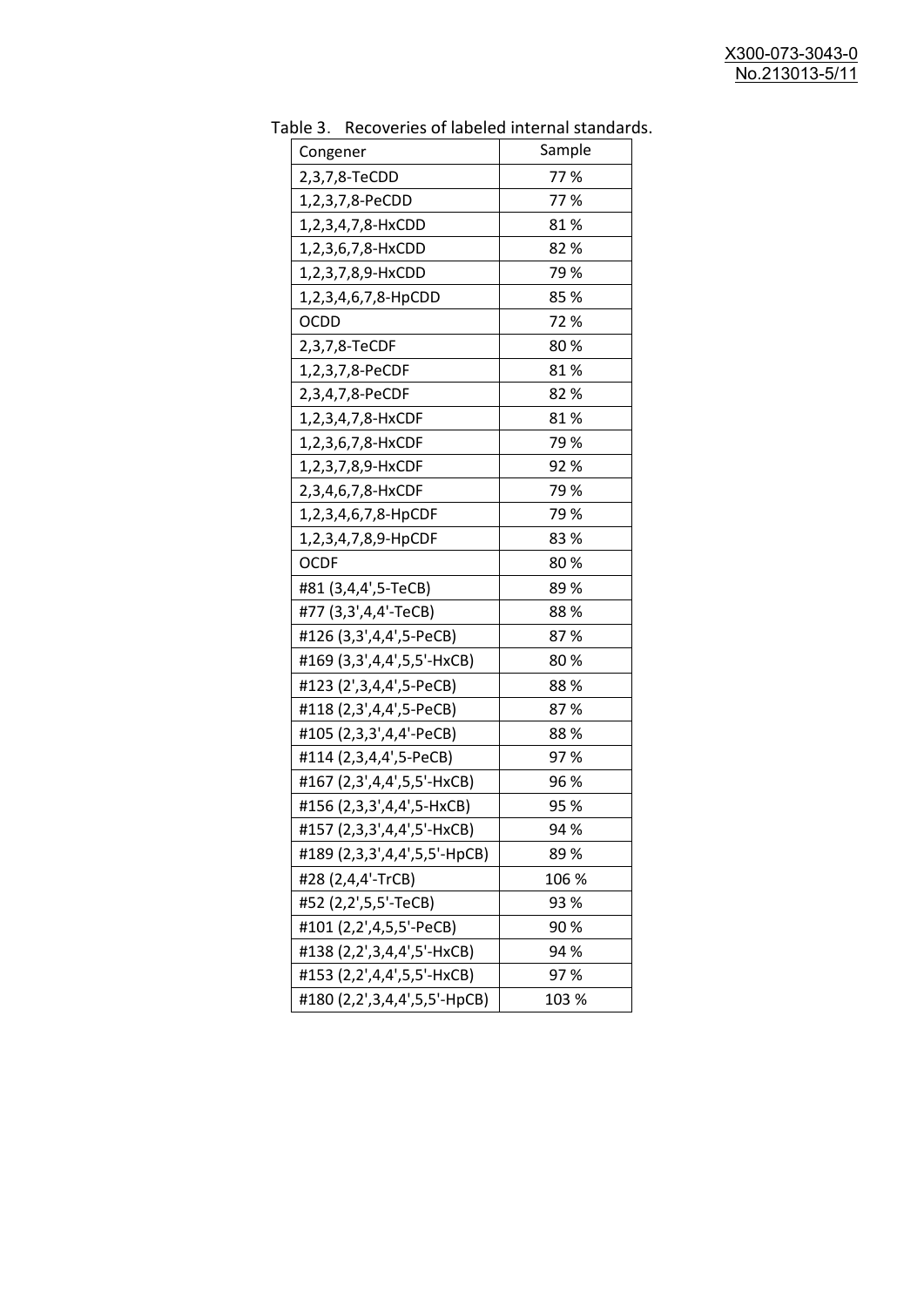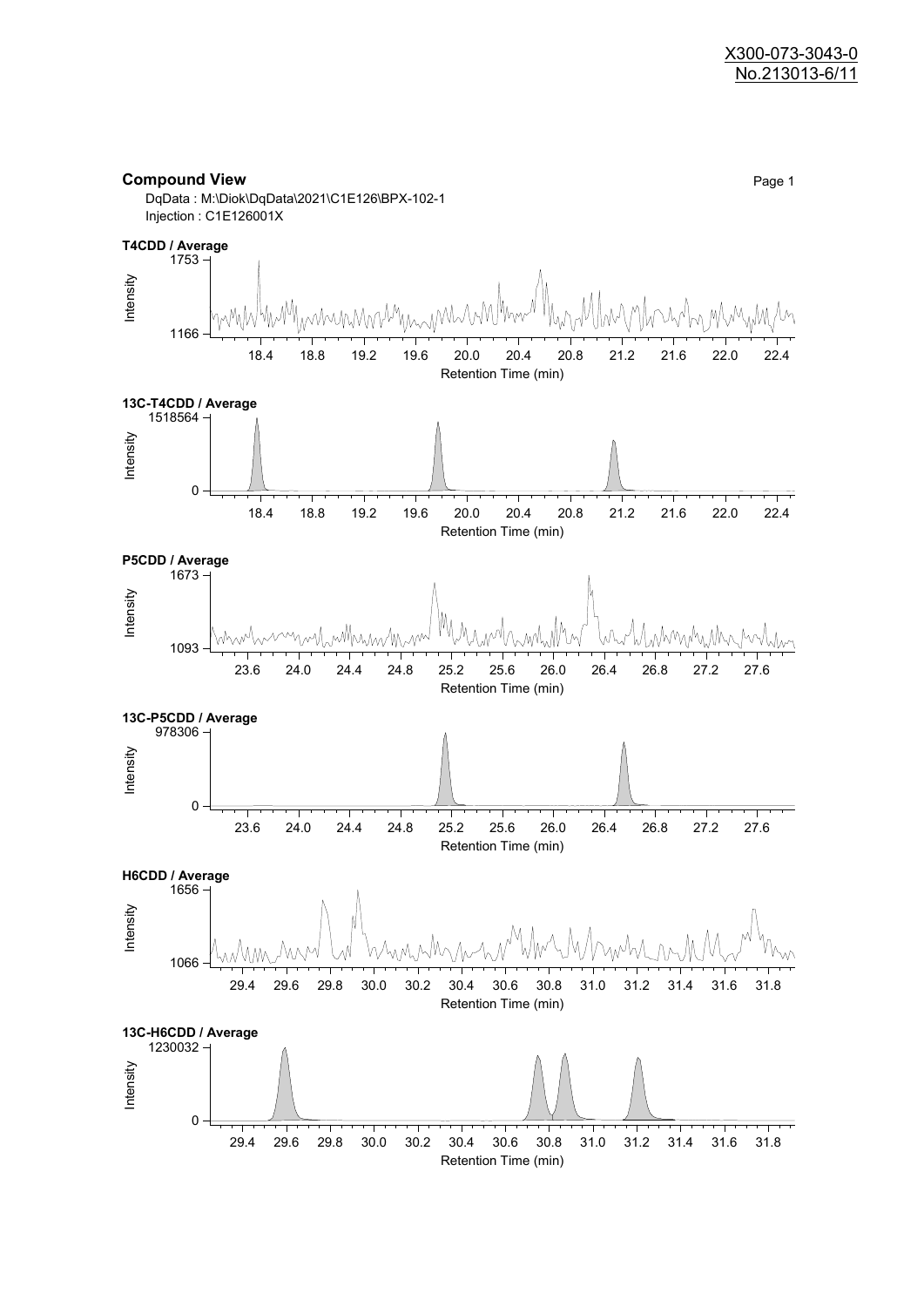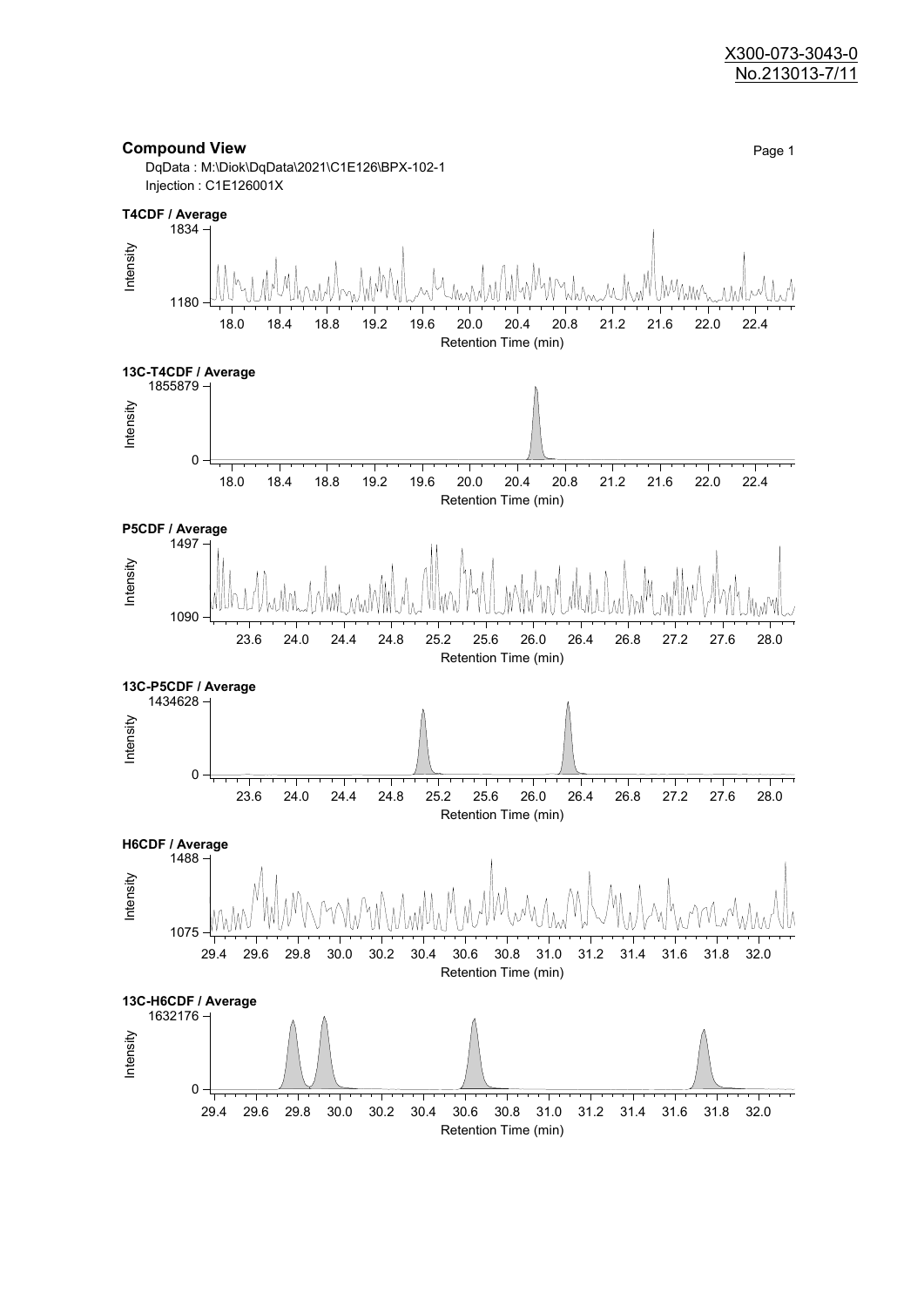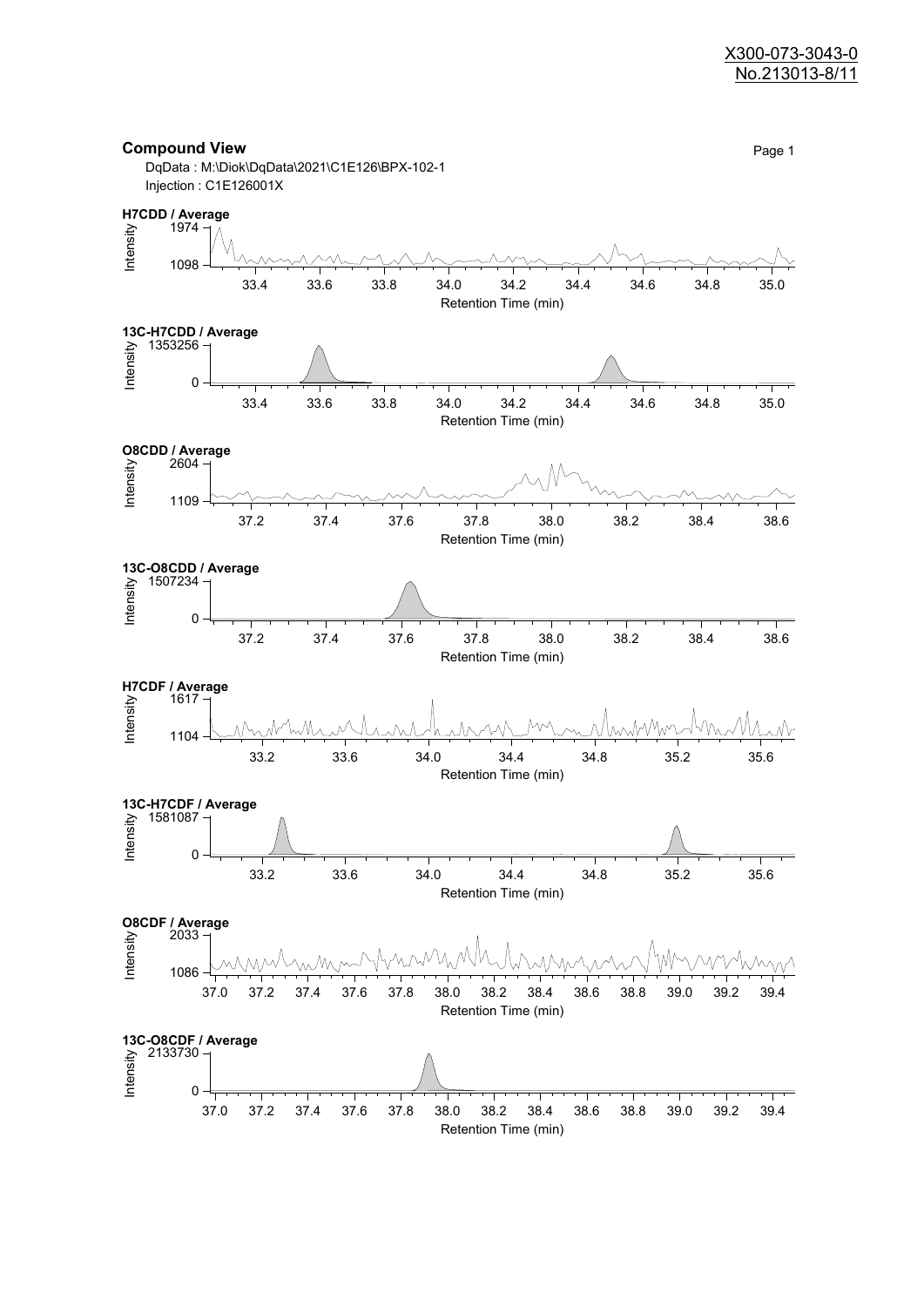

Retention Time (min)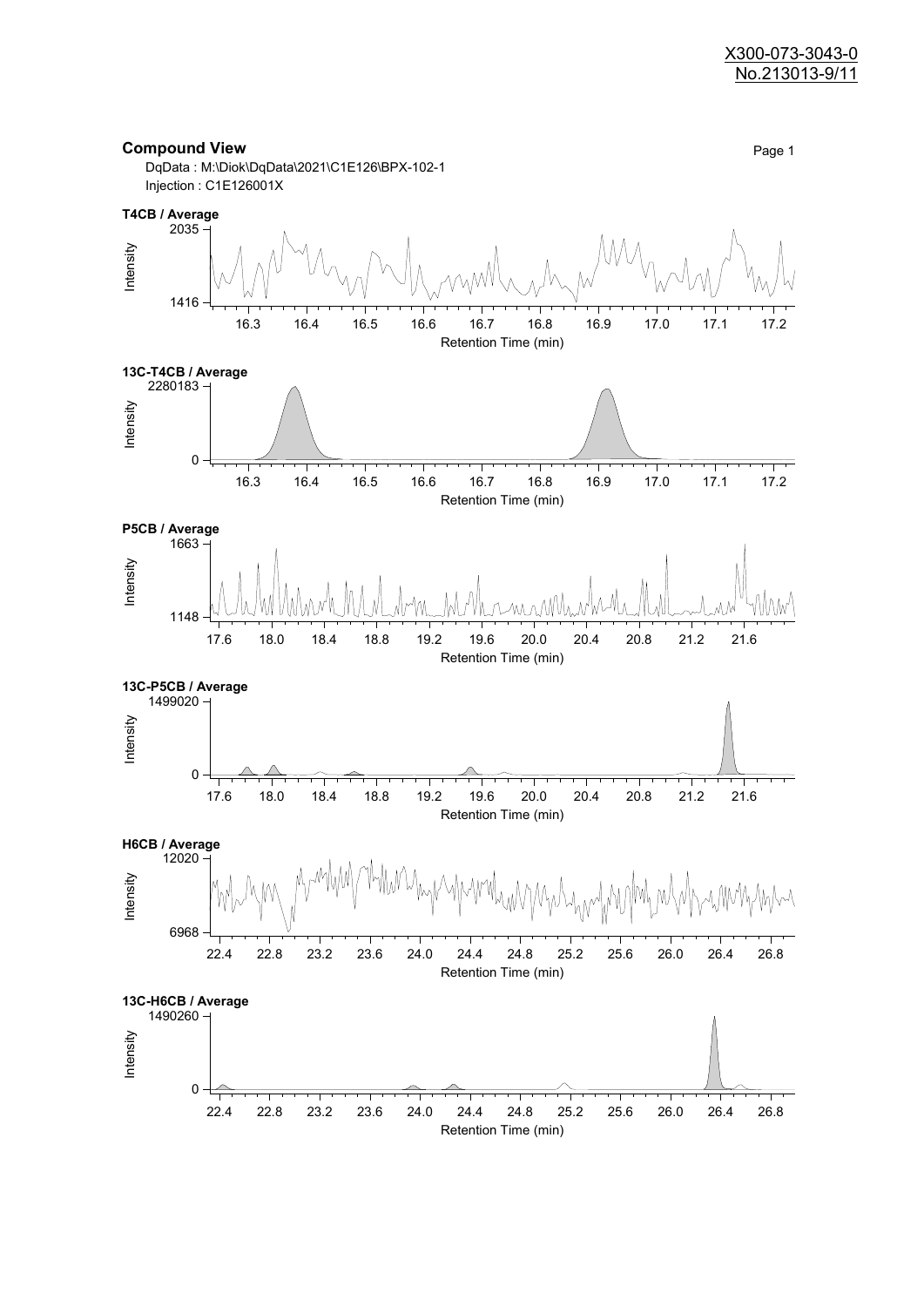